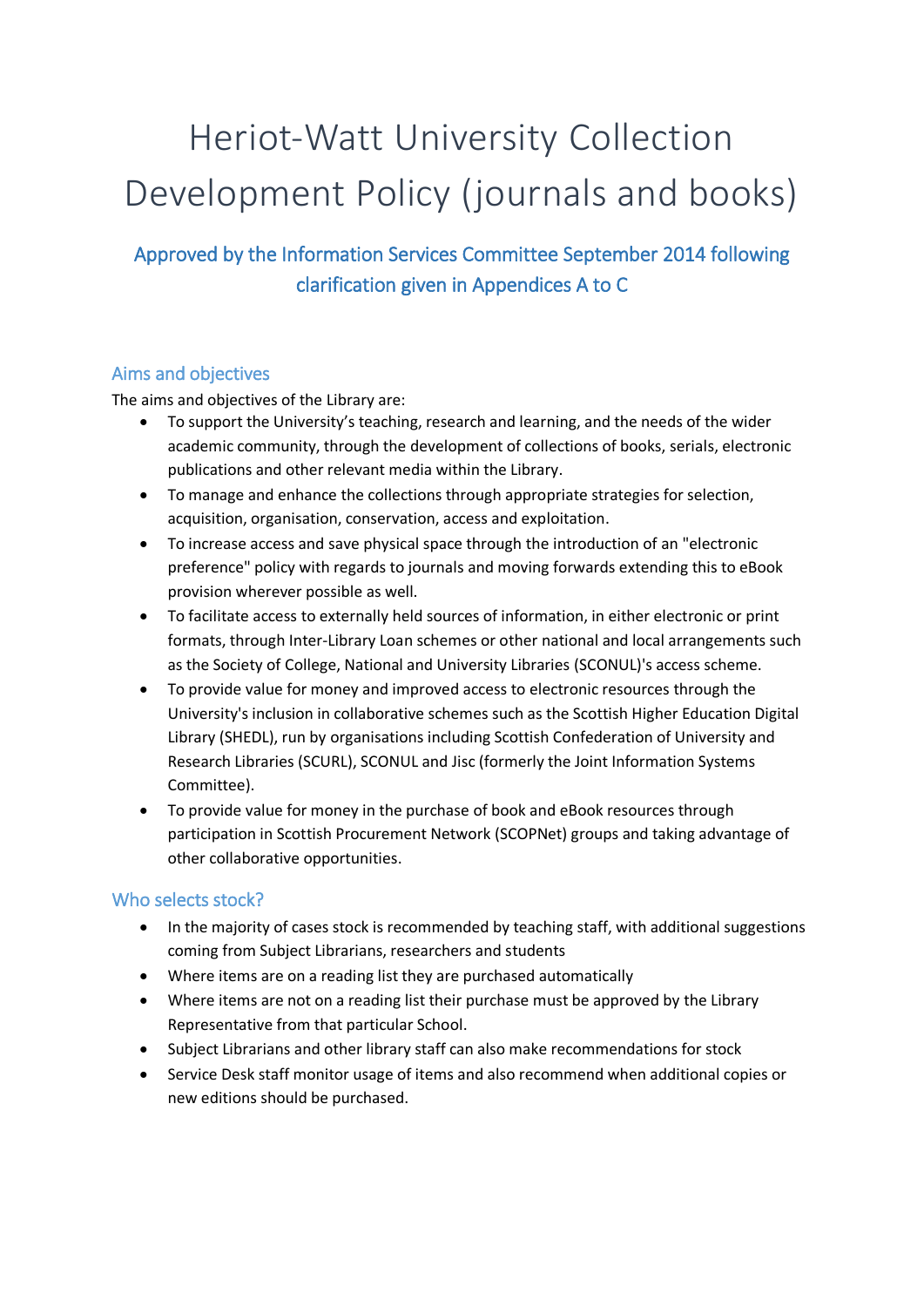## Criteria for hardcopy book stock selection

Criteria to be used by Library staff when selecting and purchasing book stock includes:

- Relevance to current teaching and learning
- Stock must meet course needs by reflecting reading lists and wider reading recommended to the students by teaching staff.
- Currency, e.g. new editions of titles should be purchased where appropriate as well as new material on taught areas. Older material should be removed especially in the sciences.
- Items must be appropriate for the level of study from undergraduate upwards
- Items will also be purchased to back up the needs of researchers and research centres as well as of individual postgraduates. However, this will need to be supported by Inter-Library Loan provision.
- In most cases material will be purchased in English unless it is needed for foreign language courses or for translation purposes.
- In most cases paperbacks will be purchased instead of hardbacks as this is more cost effective. Paperbacks will be covered where appropriate to extend their shelf life.
- We will try to have a copy of books written by Heriot-Watt teaching staff available. Ideally donated by the author but we will also try to purchase them where necessary.
- We aim to purchase at least one copy of everything on a reading list.
- Multiple copies of books should only be purchased if used in a current or continuing course at the University in which case a guideline of one copy per twenty students will be used.
- The availability of stock will be managed by the different loan periods with the most popular items being placed on three hour loan, followed by week loan and then standard loan of sixteen weeks.
- Where items are very expensive consideration should be given to whether they can be borrowed from elsewhere locally, within the UK or internationally; or a second hand copy purchased. 'Expensive' is a relative term as books in some subject area cost considerably more than in others. It will also depend on whether the material is a course book or a request for reading from an individual. However, the acquisitions team will query noncourse books costing from around £75 and course books from £150. This will also apply to the purchase of material for the branch libraries.
- Purchasing second hand copies will also be considered where material requested by teaching staff is out of print.
- Moving forwards an "electronic preference" for eBooks over hardcopy should be considered where content, access methods and budget allows. This will not only help provide access to multiple users at once but will reduce the amount of new shelf space needed. This should apply to reference as well as lending material.

#### Donations and purchases by staff

- We welcome donations from staff, students and others as long as they meet the same criteria as the new stock.
- Donations will be integrated into the existing collection and may include additional copies of material on reading lists and replacements for copies in bad condition.
- The Subject Librarians will select those donations that are relevant to library stock and material not selected will be donated to charitable organisations.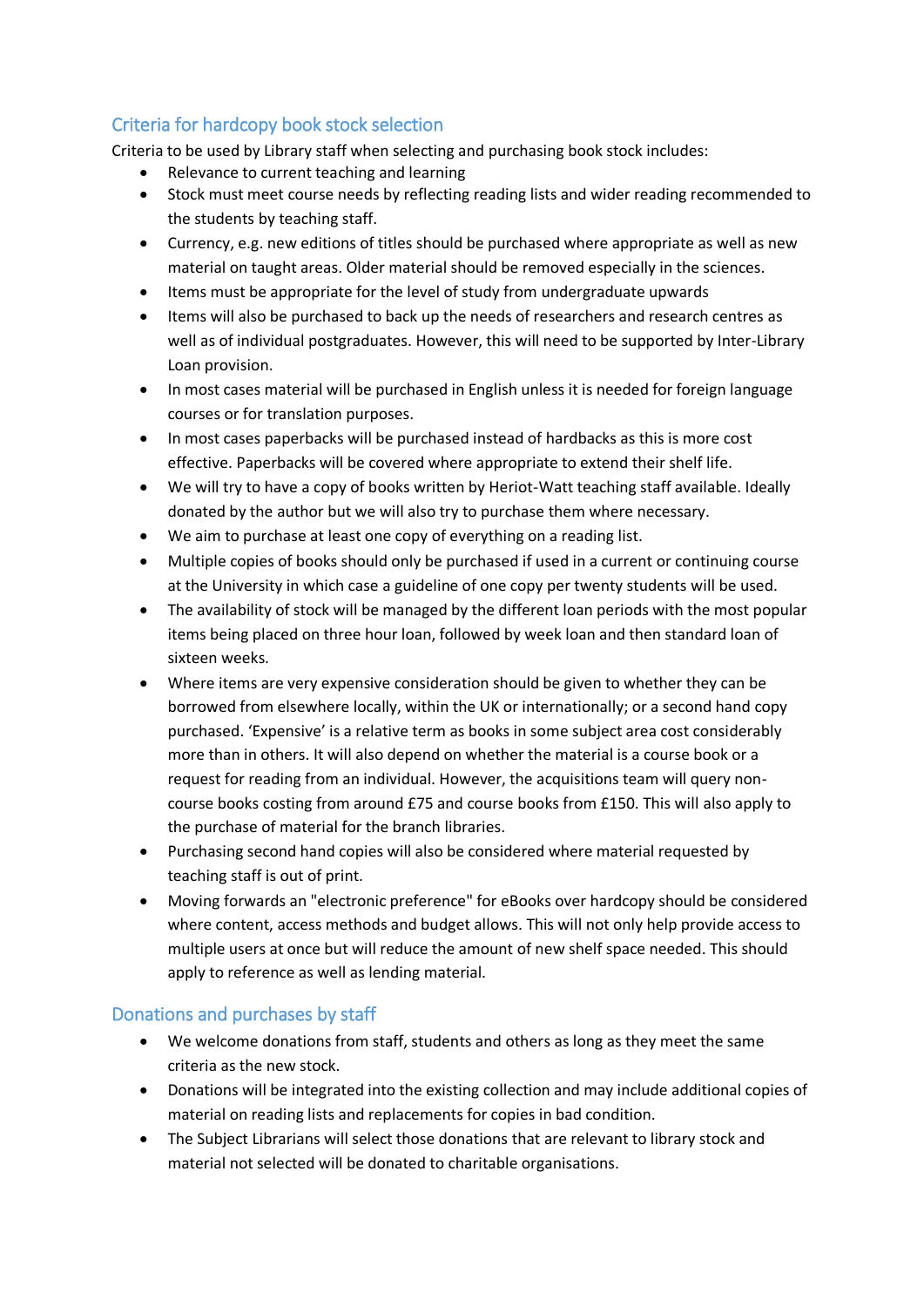- Staff will not be reimbursed for items purchased for additions to the library stock and we will not purchase books to be added to the private collections of staff – all material purchased is for library stock.
- Where a large collection which will need considerable space or financial input is donated, the Director of Information Services will make the decision whether to accept.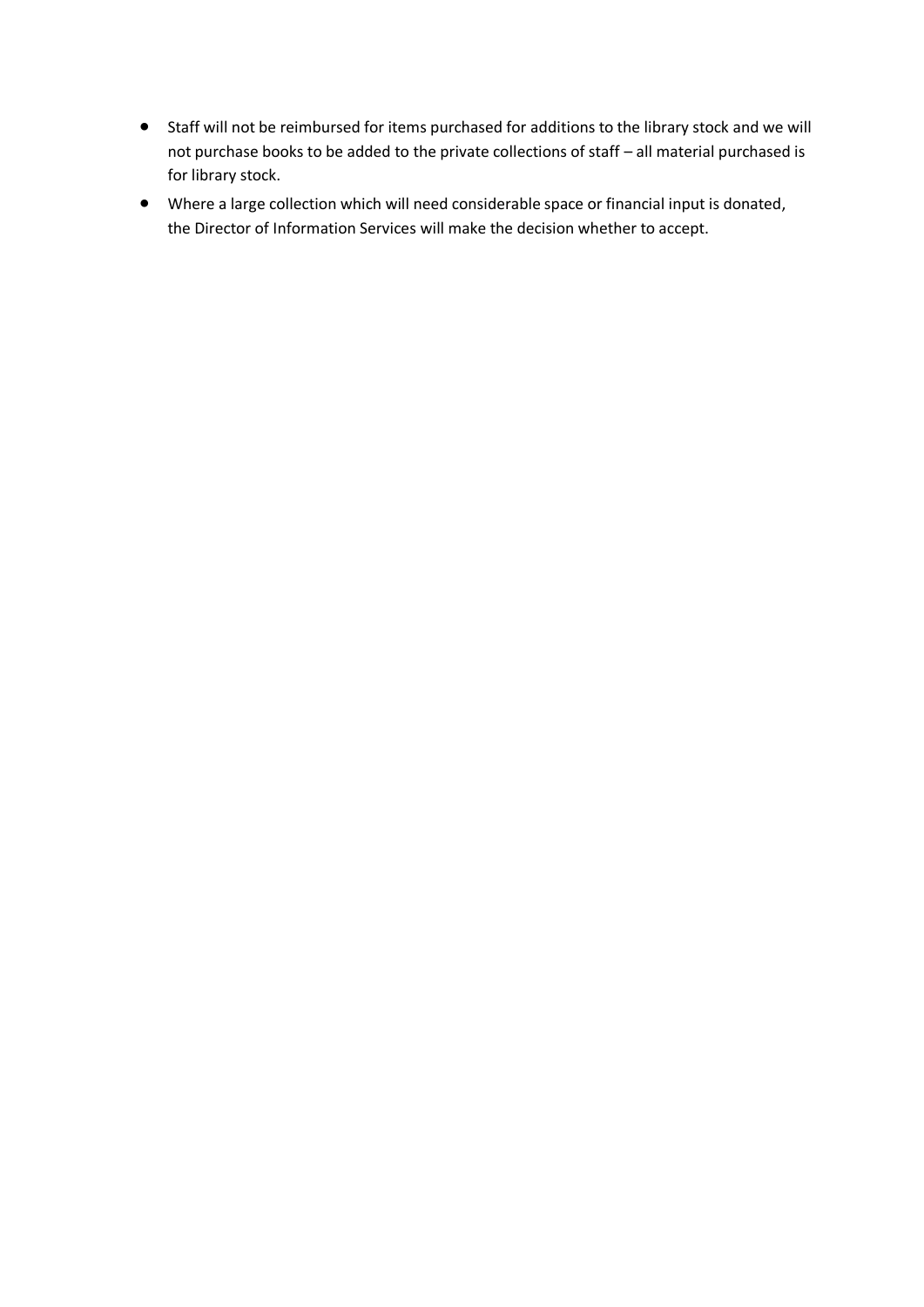# Stock relegation and disposal

Stock relegation is an excellent opportunity to ensure that the collection is relevant, current and meets the needs of the users both currently and in the near future. It combines agreed criteria with the expertise of the Subject Librarians and may also include input from academic staff as well.

## Criteria for the relegation of book stock

- Items which have not been borrowed for ten years will be considered for withdrawal.
- Stock which is more than thirty years old will be considered for withdrawal unless of importance to the collection or still heavily used.
- Where a newer edition is purchased an older edition of the title will be removed from stock.
- Multiple copies no longer in heavy demand will be reduced after checking usage on the library management system.
- Items relating to courses which are no longer run by the University will be removed unless deemed of current or historical interest by the Subject Librarians.
- Items where the physical condition is beyond repair will be withdrawn or replaced after consultation with the Service Desk staff. If necessary second-hand copies in good condition will be sought as replacements if books are out of print and no longer available from the usual suppliers.
- Availability of shelf space both currently and in the near future will be considered both in general and in specific subject areas.
- Items of financial or historical importance should be retained, as should items relating to the University.
- Items which are needed under the terms of the Copyright Licencing Agency (CLA) Higher Education Basic Scanning Licence should be retained.

#### **For clarification on the process for the relegation of book stock see Appendix C**

#### The process

- Material will be selected for potential withdrawal using the criteria above and removed from the shelves and the library catalogue but not physically marked as withdrawn.
- Subject Librarians will be told in advance when this process will be happening so that they can input into whether stock should be removed.
- Once material has been removed from the shelves Subject Librarians will be given two weeks to check it and put aside any items which they think should be retained or which they wish to consult with academic staff about. The time limit will be adhered to to make sure that the withdrawal process runs efficiently.
- Unique print items (within Scotland) which will enhance research collections held in Scotland should be retained for communal access and benefit wherever possible. Also Scottish material representing the intellectual capital of Scotland should be retained (both as per SCURL's collaborative print retention policy).
- Material selected to be retained by the Subject Librarians will be returned to the shelves where possible and other material will be physically marked as withdrawn, removed from the catalogue and disposed of.

#### **For clarification on the process for the relegation of book stock see Appendix C**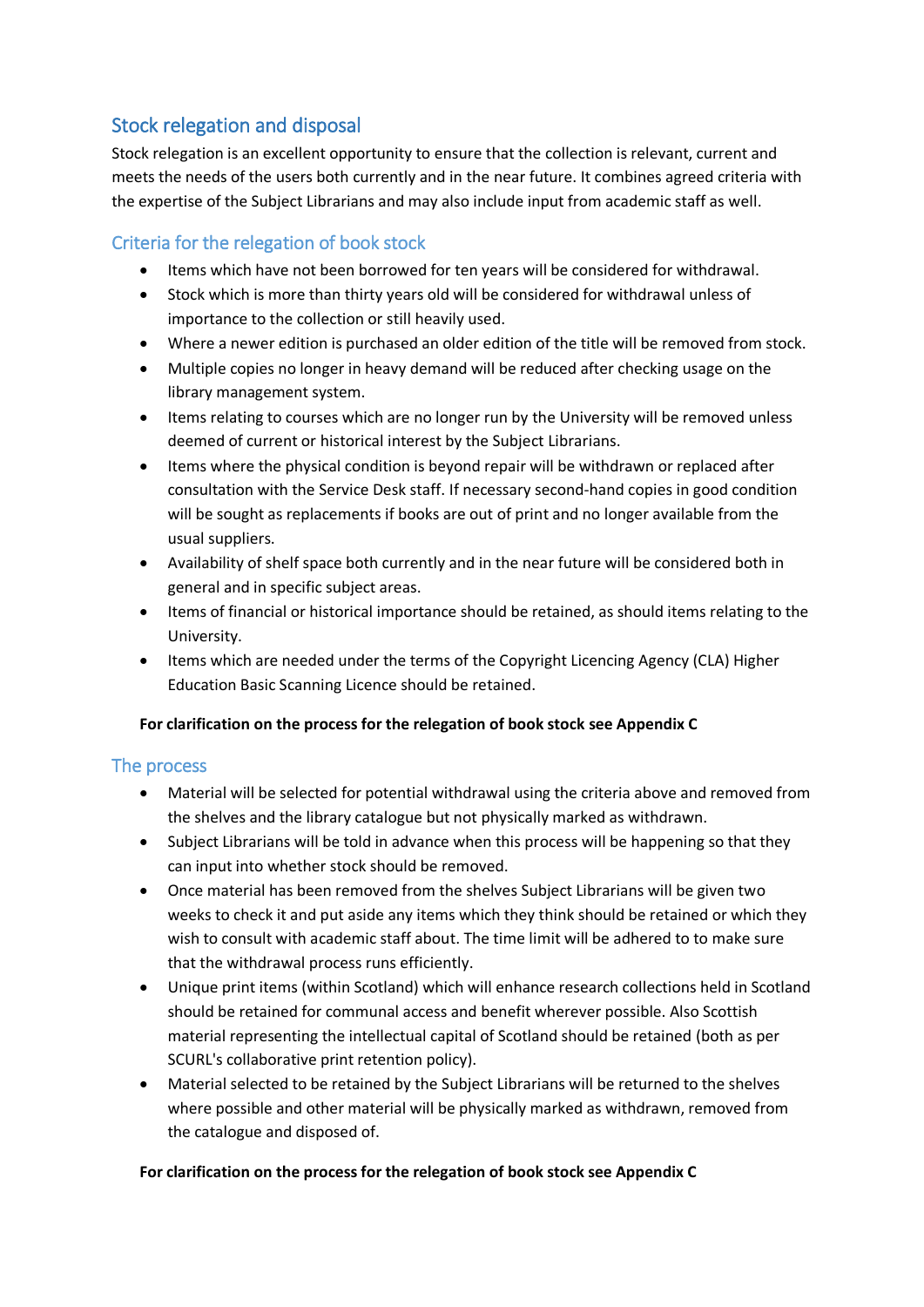## **Disposal**

- Withdrawn books will be given to charitable organisations unless they are specifically requested by staff or students.
- Items of potential financial value will also be treated in this manner as the University receives a percentage of each sale as income from the charitable organisation the book stock goes to.
- However, items which may be of considerable value may be sold to reputable booksellers.
- Where the above is not appropriate items will be disposed of in an environmentally responsible method.

**For clarification on the process for the relegation of book stock see Appendix C**

## Criteria for the relegation of journal stock

- There should be a move from having print journal material held "just in case" to providing material "just in time" as it is needed.
- Where closed runs of journals are now available electronically as part of University subscriptions the hardcopy will be disposed of.
- Where closed runs of journals aren't available electronically but hardcopies are available to consult at the National Library of Scotland (NLS) or the University of Edinburgh the hardcopy will be disposed of.
- Journals relating to courses which are no longer run by the University will be removed unless deemed of current or historical interest by the Subject Librarians.
- Availability of shelf space both currently and for the near future will be considered both in general and in specific subject areas.
- Currency of information, especially in science-based disciplines will be considered.
- Purchasing backfiles for electronic journal subscriptions will be considered where considerable space could be freed up for journals which we already have online partially.
- Joining schemes such as LOCKSS and PORTICO which will guarantee perpetual access to electronic resources will be considered
- Joining the UK Research Reserve (UKRR) will be considered although unfortunately the next stage of the programme is not until January 2015. The scheme allows academics libraries to dispose of low-use journal material safe in the knowledge that they are available elsewhere in the UK so that access for academics is maintained.
- Paper copies should be discarded where we have access to a guaranteed electronic archive through Jisc or JSTOR.
- If closed run journals are still thought to be useful for stock but might not be accessed frequently, and no electronic or alternative local access is available, they should be placed in closed access storage either on- or off-site to be retrieved when needed and their usage monitored.
- Moving forwards, any current journal subscriptions which are currently print only should be switched to electronic access only.
- Moving forwards, any current journal subscriptions with a print as well as online access element should have the print element cancelled or it should be refused from the publisher.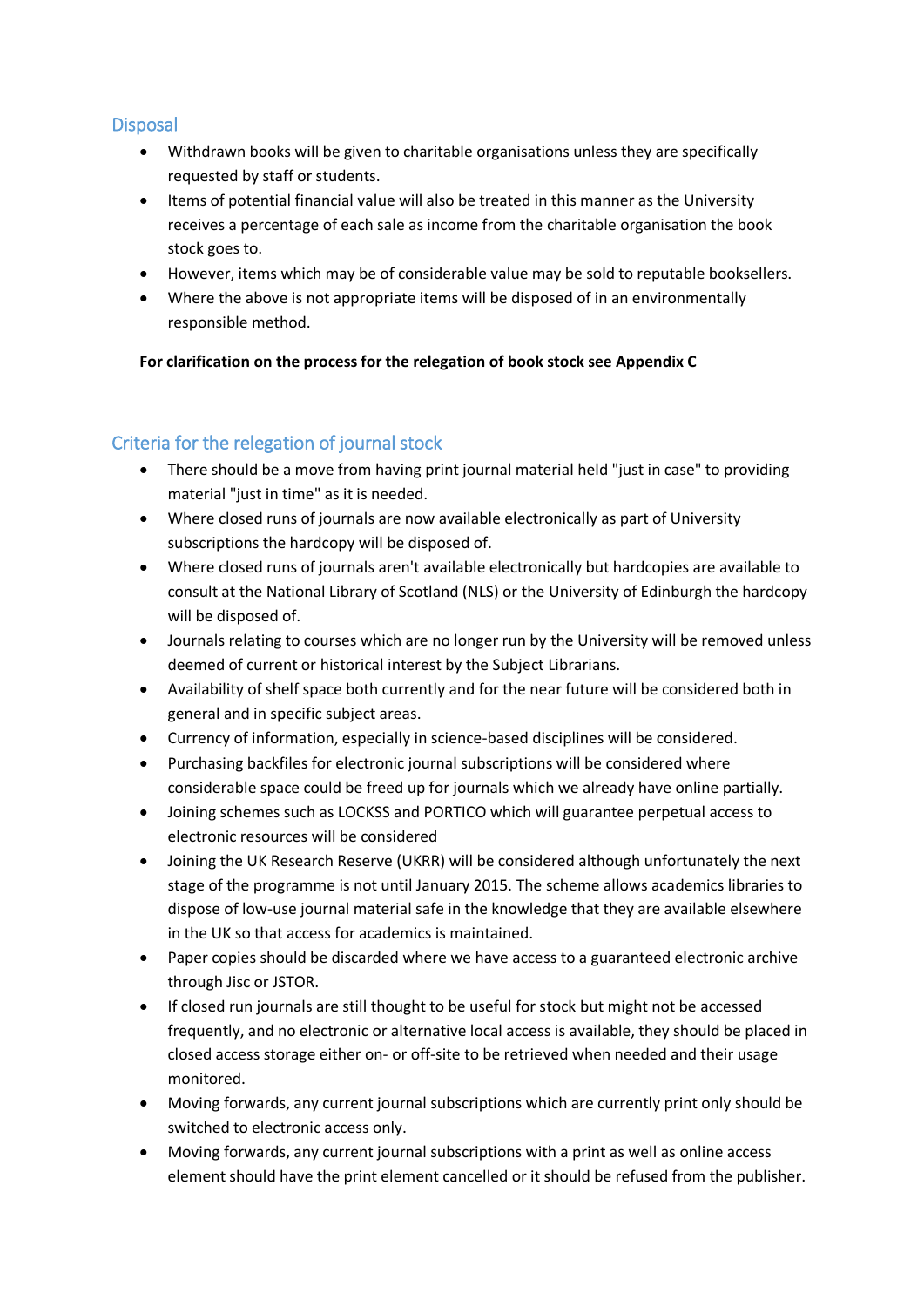- Moving forwards, any new journal subscriptions should be electronic only wherever possible with no print subscriptions taken out.
- The expertise of the Subject Librarians, in consultation with academic staff where appropriate, will be required to remove any journal content completely from stock (as opposed to changing its format to electronic).

**For additional clarification on the relegation of journal stock see Appendix A and on the process for renewing current journal subscriptions and requesting new titles see Appendix B**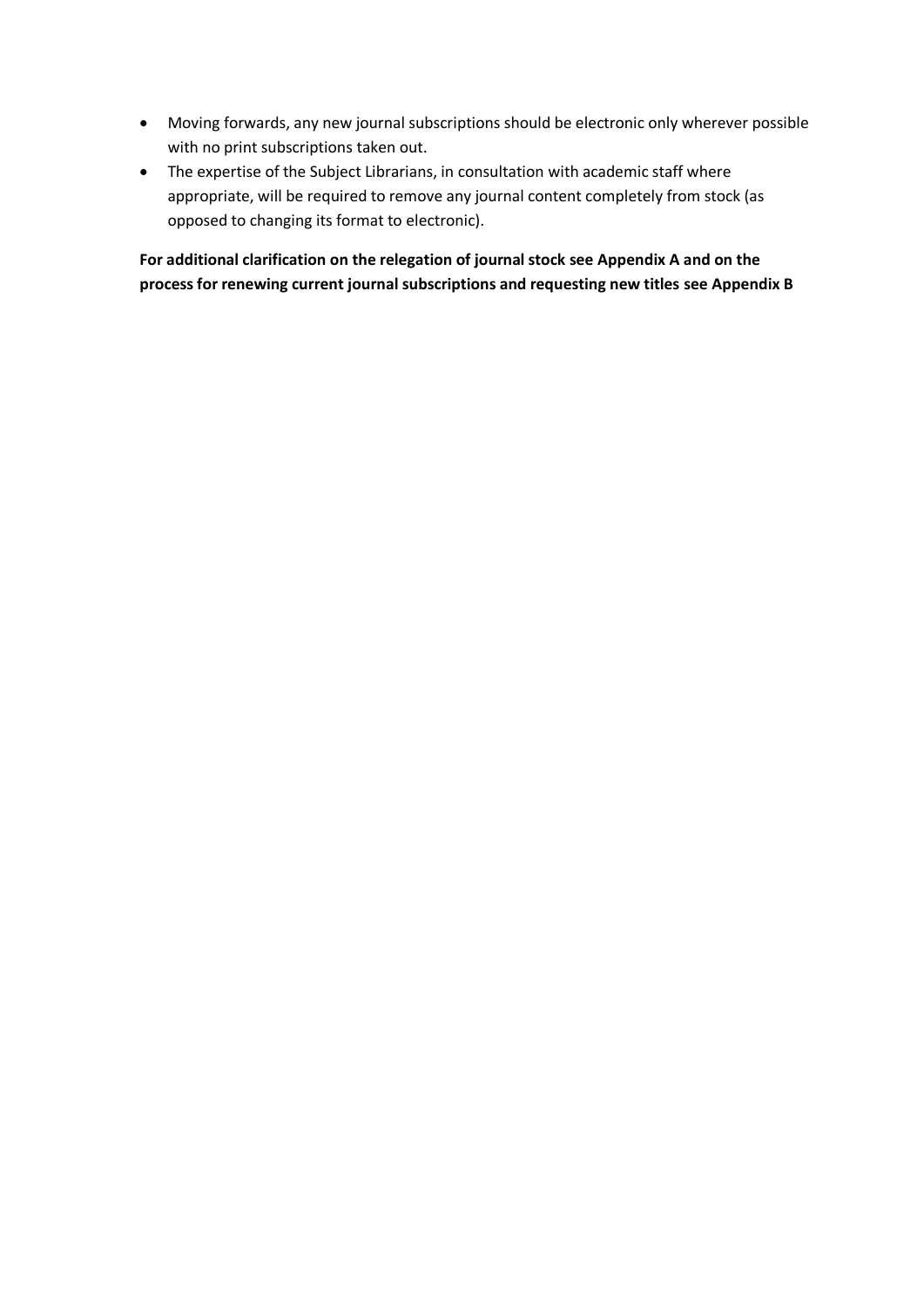# Appendix A - Policy on the potential relegation of journal stock

This policy will help move IS towards an electronic preference approach to resource provision going forwards and will provide electronic-only access to journals where possible. To summarise:

- 1. There should be a move away from maintaining journals, and also book stock, "just in case" to providing material electronically or through Inter Library Loans "just in time"
- 2. The collection should be current and there should be a move away from storage of historical material
- 3. IS should move to an e-only strategy for those journal subscriptions which are available electronically.

In order to implement this:

- IS does not have access to off-site storage, nor is it likely to in the near future. There is a very limited amount of closed access shelving in the building which is only accessible by IS staff. This almost full to capacity currently and is likely to be totally full by the end of FY 2014/2015 if no intervention is taken.
- A move away from maintaining journals, and also book stock, "just in case" to providing material electronically or through Inter Library Loans "just in time" is needed to free up space for the closed access stacks; the addition of new book and journal stock on the open access shelves; student study space, and for other possible developments.
- The collection should be current and there should be a move away from storage of historical material which no longer meets current and forthcoming teaching/research needs.
- First, closed runs of journals that have ceased publication or that we no longer subscribe to but which we have electronic access to the full years of should be removed. Priority for weeding will then be for items on closed access shelves for which we have evidence of very infrequent consultation.
- However, before they are recycled it is important to check that we are not discarding the last Scottish copy, so that material is not lost for the Scottish and UK academic communities, and that the material is available in hardcopy at the National Library of Scotland or elsewhere in Scotland.
- If material is not available electronically the School it relates to should be contacted to ascertain if it is still of use for current or forthcoming teaching/research. If it is, the journal should be kept. If not, it should be discarded if it is available elsewhere in Scotland but maintained if it is the last Scottish copy.
- Moving forwards, IS will investigate the costs of extending electronic access to closed runs of journals which we do not currently have as eJournals (but where electronic access is available from the publishers). However, journals where we have the last Scottish copy will still need to be maintained.
- With the 2015 journal subscription renewals, IS should move to an e-only strategy for those journal subscriptions which are available electronically and which we do not have the last Scottish copy of.
- Where full runs of current journal subscriptions aren't available electronically the hardcopy should be maintained for those years where eJournals are not available and discarded for the years where we do have eJournal access (unless it is the last Scottish copy).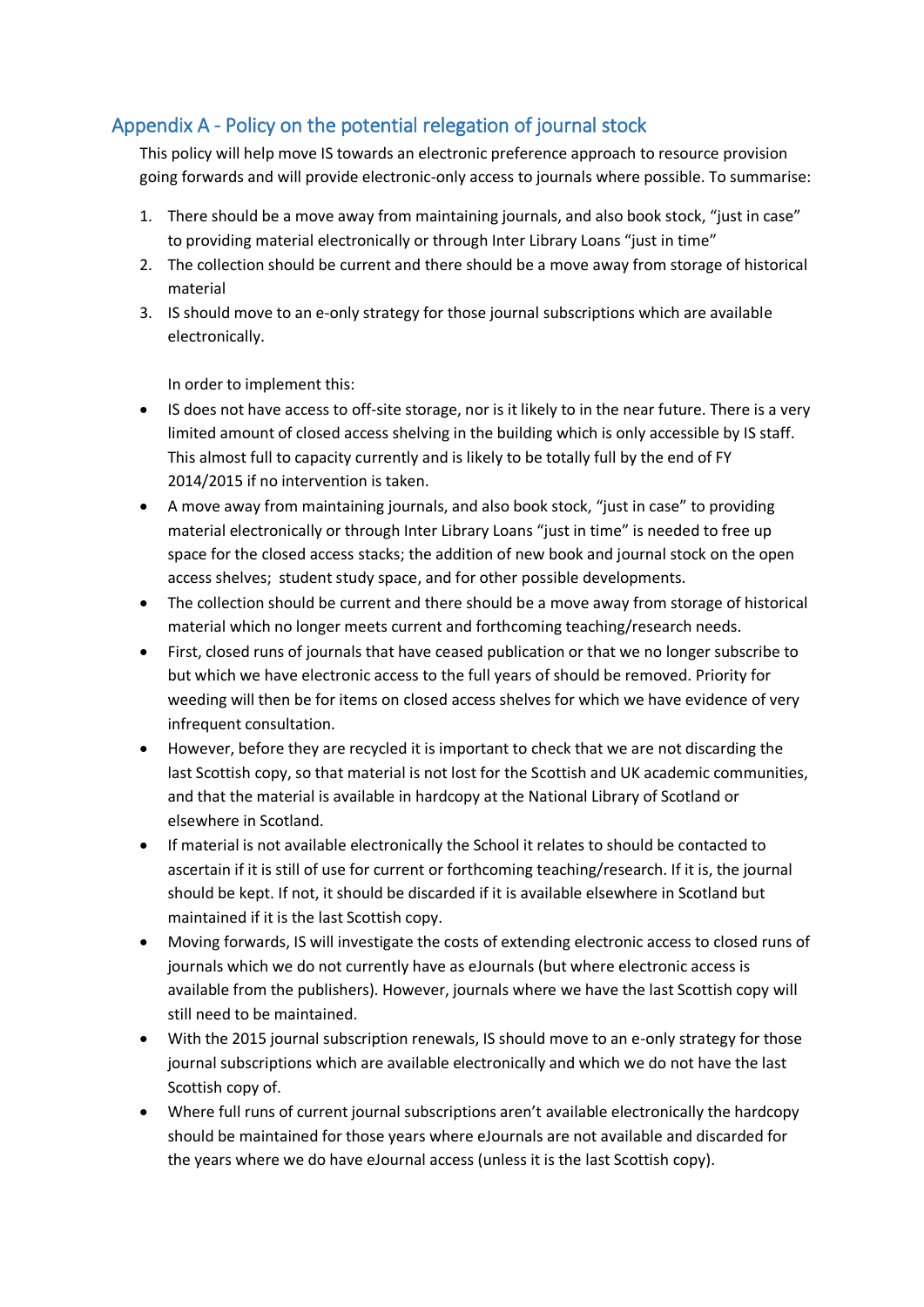- IS should continue to maintain the hardcopies of journal subscriptions which are not available electronically currently.
- IS should continue to maintain the hardcopies of journal subscriptions where we have the last Scottish copy.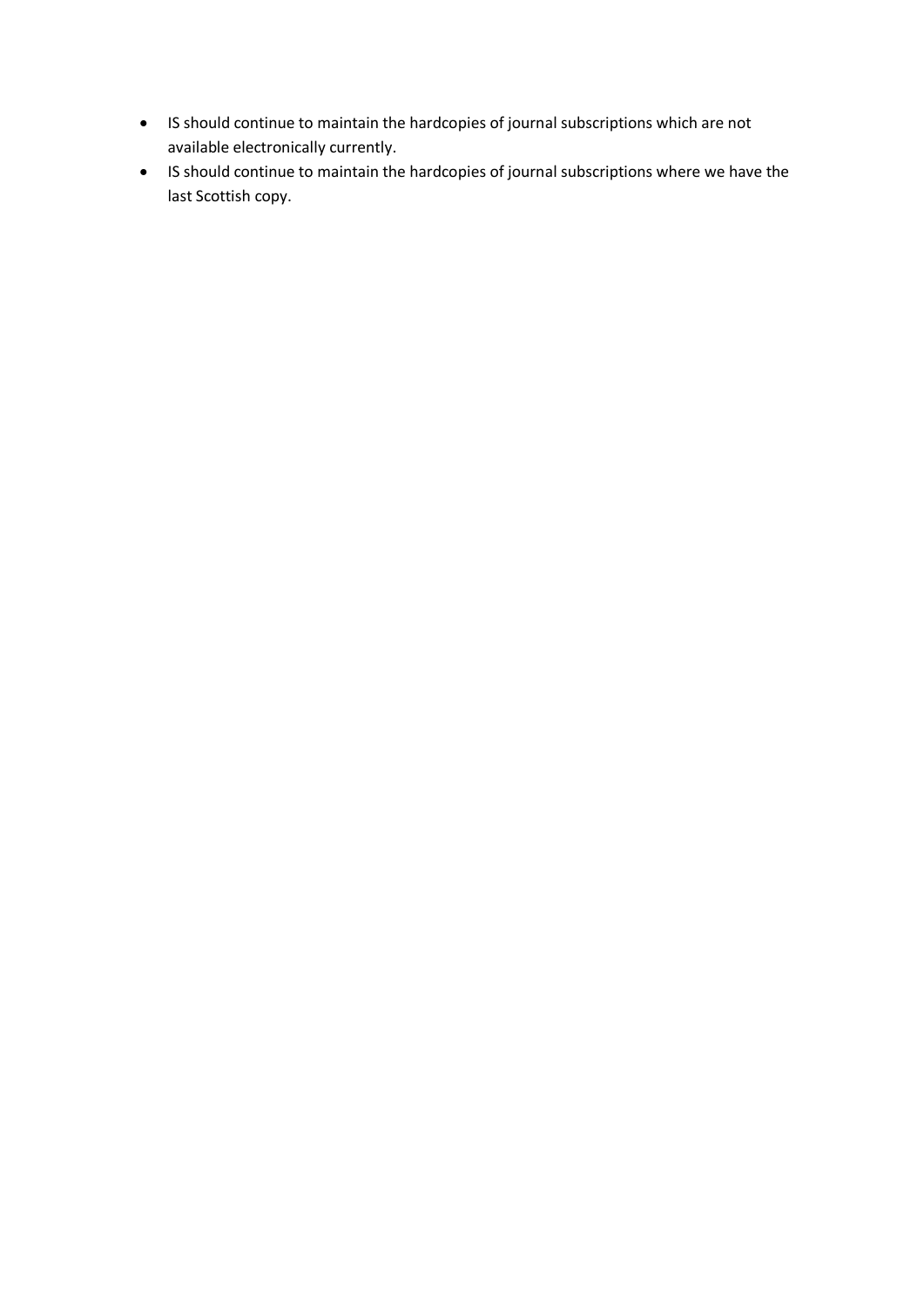# Appendix B - Process for renewing current journal subscriptions and requesting new titles

The annual cycle for journal renewals below should be followed which formalises practices which have historically been used but haven't been laid out in a procedure:

- April usage figures compiled by Information Services (IS) for eJournals and other electronic resources for the previous year.
- Early May all usage figures sent to the Subject Librarians (SLs) and Library Representatives (LRs) to distribute to their Schools. Previously usage figures for eJournals with a cost-per-use of £20 or more were distributed. Historically, this figure was chosen to reflect the cost of getting two Inter Library Loan requests. However in 2014 Schools will receive all cost-per-use figures as requested by the IS Committee. This will provide a lot more information and feedback will be requested later in the year on whether this is useful or too detailed and any adjustments made going forwards.
- May to the start of July Schools to consider which subscriptions are suitable for potential non-renewal and also provide a list of any new titles for potential purchase. SLs and LRs for each School to compile the information and return it to the IS.
- July and August IS to investigate potential new subscriptions and compile cost and access details. IS also to look at potential cancellations and highlight any 'swaps' which could be made within eJournal packages where one journal can be substituted for another. This should be given close consideration as many journal subscriptions are currently part of larger non-cancellable journal bundles. IS to provide the information to the SLs and LRs by end of August.
- September Schools to make final choices based on information provided by IS and return the information to IS. IS to check the feasibility of the choices from a budgetary and resource availability perspective and liaise with the Schools as needed about their requests.
- October New subscriptions and non-renewals to be communicated to the subscription agent (or direct to the publisher if appropriate) by IS.
- November/December payments to be made to the subscription agents/suppliers for subscriptions for the year ahead (unless a pre-payment deposit with our subscription agent is used which is currently under consideration).
- Ongoing: throughout the course of the year information about potential new subscriptions should be given to the SLs by academic staff in their Schools. The SLs should compile this and give a full, finished list to the resources staff between May to the start of July.